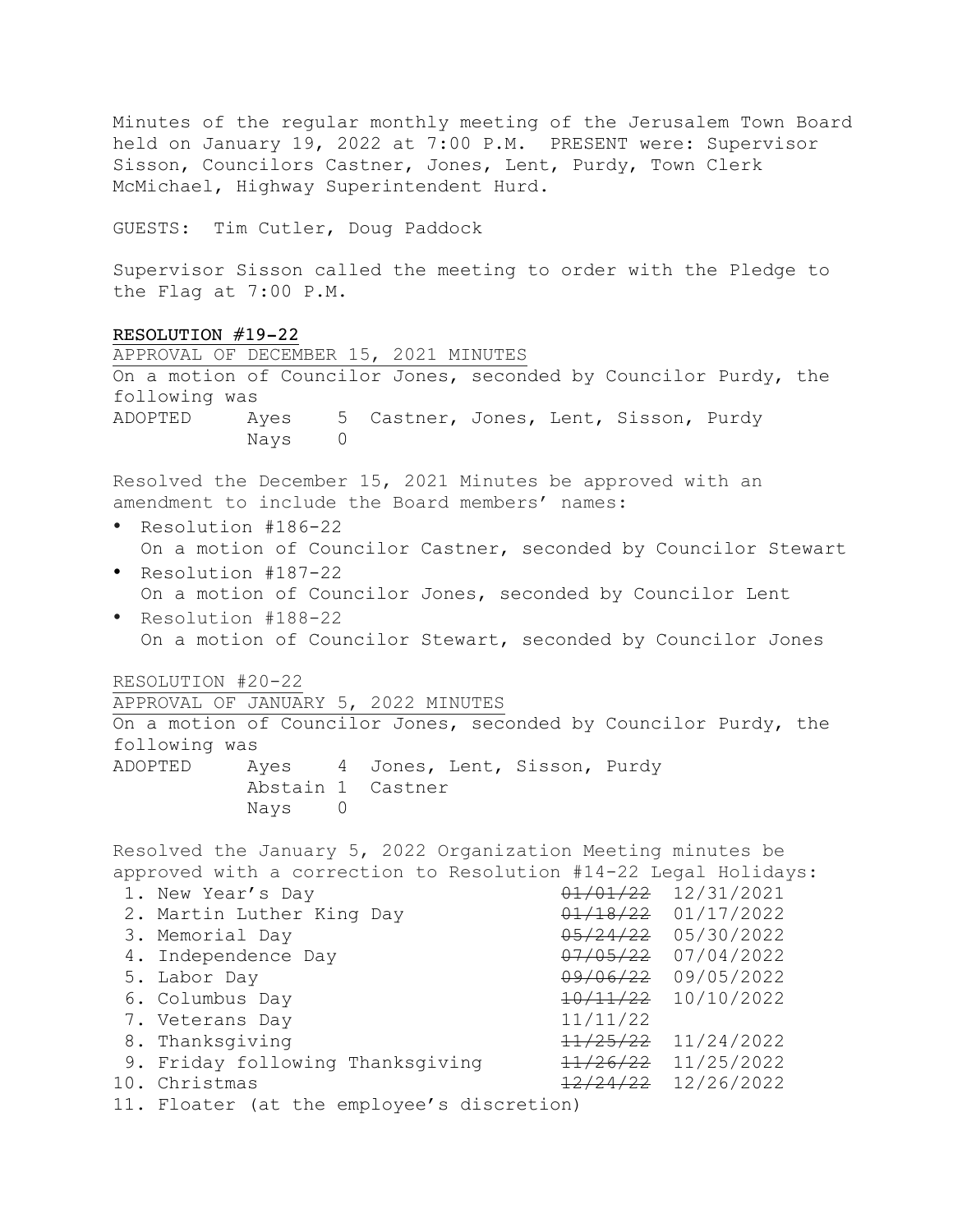### RESOLUTION #21-22

AUDIT OF CLAIMS On a motion of Councilor Jones, seconded by Councilor Purdy, the following was ADOPTED Ayes 5 Castner, Jones, Lent, Sisson, Purdy Nays 0

Resolved that the bills be paid as presented in the following amounts:

| General:    |                 |    | \$6, 277.02 |
|-------------|-----------------|----|-------------|
|             | Outside Village |    | \$1,078.08  |
| Highway DB: |                 | S. | 197.90      |
| Sewer:      |                 |    | \$780.87    |
| Water:      |                 |    | \$7,360.07  |

| December Utilities: |            |
|---------------------|------------|
| General:            | \$3,729.27 |
| Sewer:              | \$ 183.33  |
| Water:              | \$ 162.04  |
|                     |            |

RESOLUTION #22-22

SUPERVISOR REPORT

On a motion of Councilor Jones, seconded by Castner, the following was ADOPTED Ayes 5 Castner, Jones, Lent, Sisson, Purdy Nays 0

Resolved that the Supervisor's Report on the Town's finances for the month of December 2021 be accepted as presented.

# TOWN OFFICIALS

HIGHWAY SUPERINTENDENT

• Written Budget Highway report on file in the Office of the Town Clerk.

- Trimming trees and cutting brush continues as weather-permits.
- The Highway was busy plowing during Sunday's snow storm.

## WATER/SEWER REPORT

- Councilor Lent attended his first Water/Sewer Committee meeting.
- There was a water main break in Keuka Park on New Year's Day.

#### ASSESSOR

• Report on file. Council noted it was a very thorough report.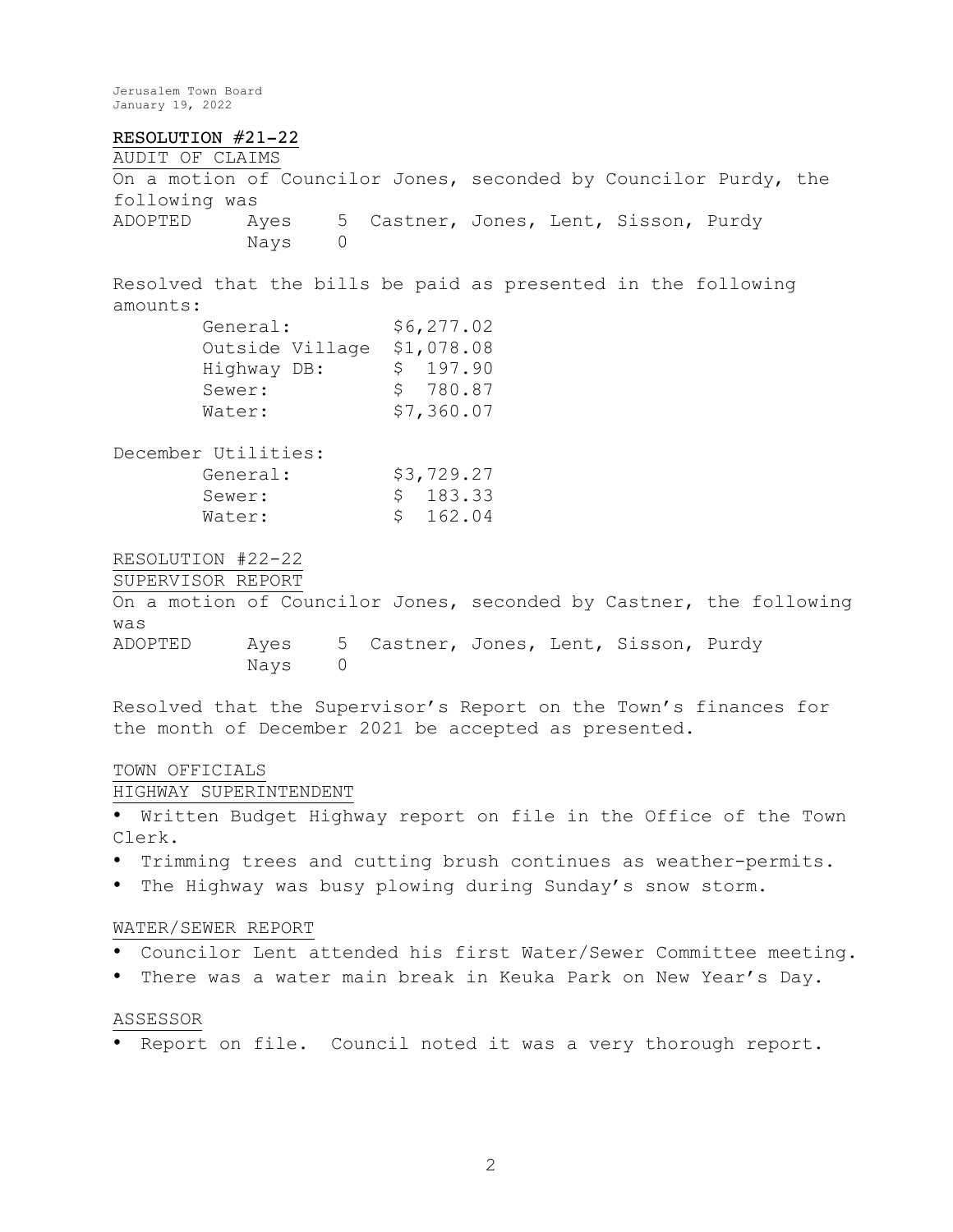#### COUNCIL

• The Zoning Board requested alternates receive training credit for attending meetings, but according to Attorney Graff this does not qualify for their mandated continuing education credit.

• Councilor Purdy has been spending a fair amount of time getting up to speed on Town matters.

#### SUPERVISOR

A moment of silence was taken in honor of long-time fireman Gordon Snyder who recently passed.

PROCLAMATION - JERUSALEM SCHOOL CHOICE WEEK WHEREAS all children in JERUSALEM should have access to the highest-quality education possible; and,

WHEREAS JERUSALEM recognizes the important role that an effective education plays in preparing all students in JERUSALEM to be successful adults; and,

WHEREAS quality education is critically important to the economic vitality of JERUSALEM; and,

WHEREAS JERUSALEM is home to a multitude of high quality public and nonpublic schools from which parents can choose for their children, in addition to families who educate their children in the home; and

WHEREAS, educational variety not only helps to diversify our economy, but also enhances the vibrancy of our community; and,

WHEREAS JERUSALEM has many high-quality teaching professionals in all types of school settings who are committed to educating our children; and,

WHEREAS, School Choice Week is celebrated across the country by millions of students, parents, educators, schools and organizations to raise awareness of the need for effective educational options;

NOW, THEREFORE, I, Jamie Sisson do hereby recognize January 23 – 29, 2022 as JERUSALEM School Choice Week, and I call this observance to the attention of all of our citizens.

## RESOLUTION #23-22

AUTHORIZE SCHEDULING OF PUBLIC HEARING On a motion of Councilor Purdy, seconded by Councilor Jones, the following was ADOPTED Ayes 5 Castner, Jones, Lent, Sisson, Purdy Nays 0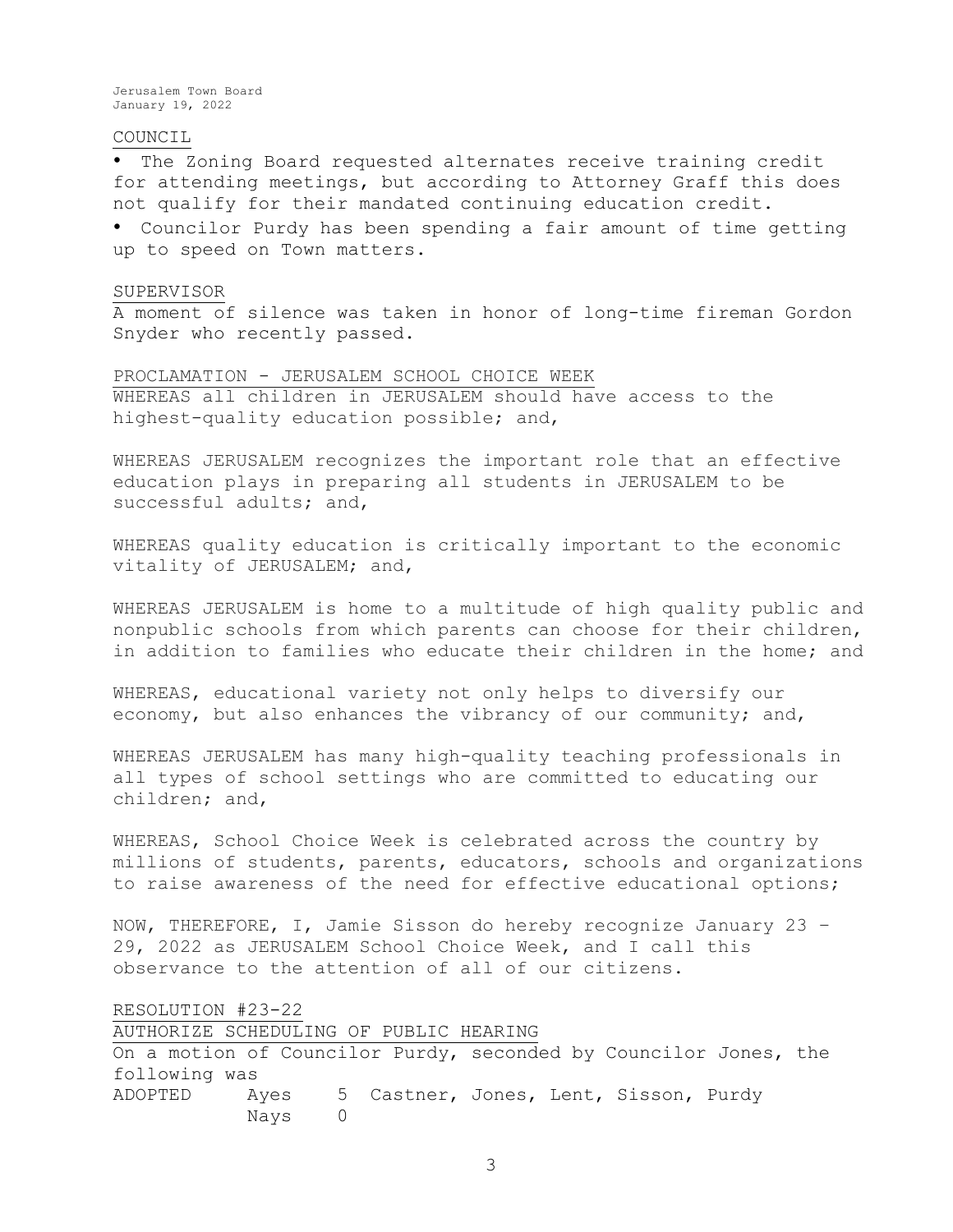WHEREAS, the Town Board of the Town of Jerusalem, after due deliberation, finds it in the best interests of the Town to schedule a public hearing to solicit public comment upon a proposed Local Law entitled, "A Local Law to Amend Chapter 152 (Water) of the Code of the Town of Jerusalem"; and

WHEREAS, the Town Board of the Town of Jerusalem has reviewed the draft of the aforementioned proposed Local Law attached hereto as Exhibit "1" and deems it in the best interests of the Town of Jerusalem to proceed in accordance with the Code of the Town of Jerusalem and the Laws of the State of New York in adopting said Local Law,

WHEREAS, this action by the Town Board is a "Type II" action under the regulations promulgated by authority contained in the State Environmental Quality Review Act (SEQRA), which appear in 6 NYCRR Part 617.5, thereby requiring no further action by the Town Board, in that Part 617.5 (c) states that actions that are not subject to review under SEQRA include, "(33) adoption of regulations, policies, procedures and local legislative decisions in connection with any action on this list" and subsection (26) on this list includes "routine or continuing agency administration and management, not including new programs or major reordering of priorities that may affect the environment". This action involves continuing agency administration and management in that it will amend the existing Town Water Law regarding penalties for violations of this law.

NOW, THEREFORE, BE IT RESOLVED, that the Town Clerk be, and she hereby is, directed to schedule a public hearing to be held on February 16, 2022, at 7:00 p.m. at the Jerusalem Town Hall, 3816 Italy Hill Road, Branchport, New York; and be it further

RESOLVED, that the Town Clerk, be and hereby is, authorized to forward to the official newspaper(s) of the Town a Notice of Public Hearing in the form substantially the same as that attached hereto as Exhibit "2"; and be it further

RESOLVED, that the Town Clerk be, and she hereby is, directed to post a copy of the proposed Local Law on the Town of Jerusalem sign board and take any and all other necessary actions to properly bring the aforementioned Local Law before the Town Board of the Town of Jerusalem for its consideration; and be it further

RESOLVED, that the Town Clerk be, and hereby is, authorized to provide all other notices as required by law for the adoption of this local law.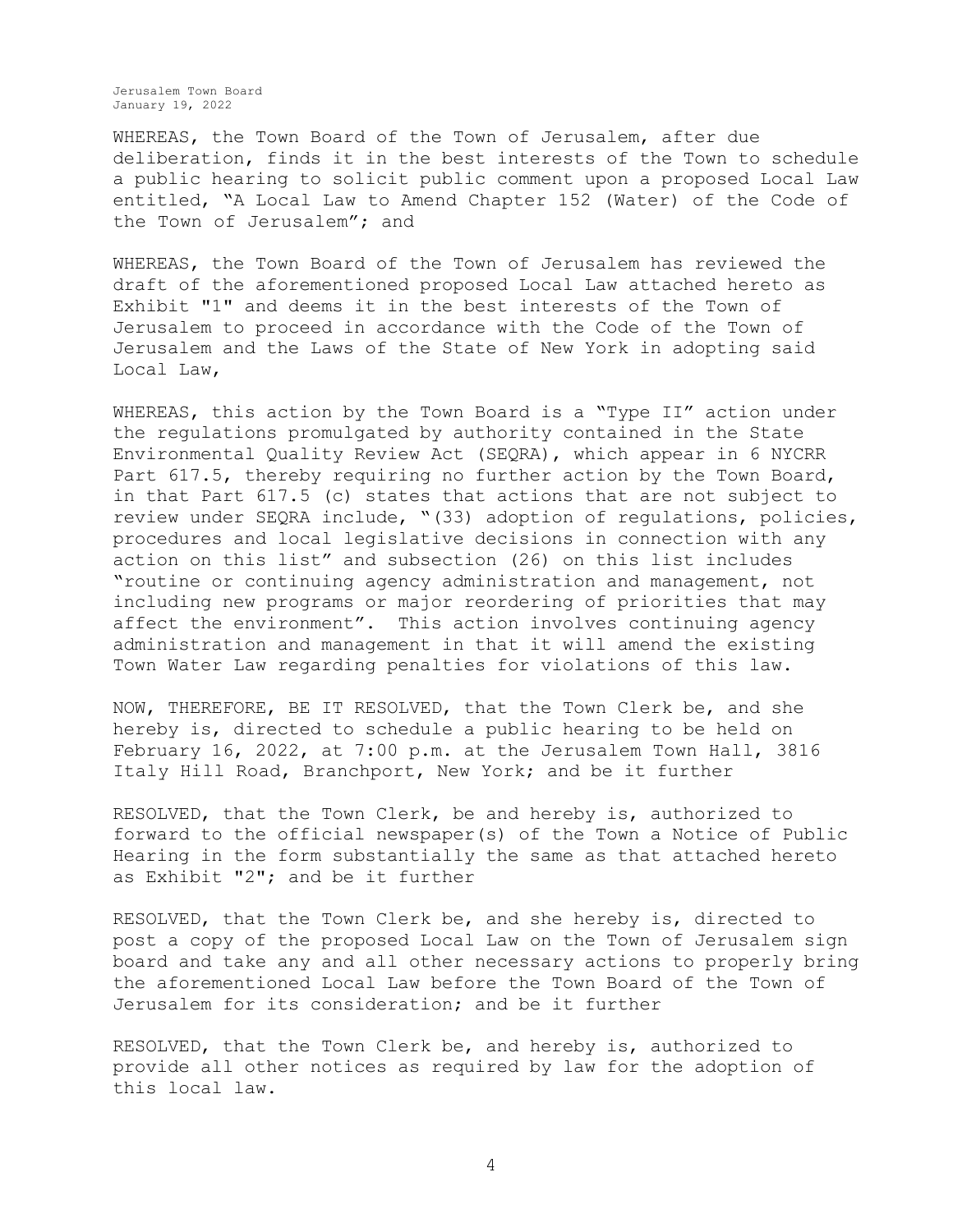RESOLUTION #24-22 HIRE PART TIME SEASONAL LABOR SEASONAL PART TIME LABORER Councilor Jones moved the following. The motion did not receive a second. Whereas, The Keuka Park Sewer & Water Department would like to hire a seasonal laborer to assist the department with the following; • Provide services to customers for both sewer and water. • Assist with fire hydrant flushing and main valve exercising • Fire hydrant painting • Weed maintenance around fire hydrants • Lawn and hedge trimming maintenance • Building and lift station custodial and painting • Assist with water meter and grinder pump removal and installation • Assistance to operators while Keuka Park Water Rehab Project (part 2) is under construction. • Aid with sewer lift station pump maintenance January 13, 2022 – Sheryl Robbins stated "Though, you may have the minimum water operators required by NYS Sanitary Code; the department has miles of additional water services since the

inception; without increasing the operators, plus the waste water duties of the same two people". This statement from Sheryl Robbins, NYSDOH PE, will be entered on our inspection report when completed.

Amount requested and approved = \$7,500.00

Whereas, the Town of Jerusalem Keuka Park Sewer & Water Department has included \$7,500.00 in the Town Board approved 2022 budget.

Therefore, be it resolved to authorize the Keuka Park Sewer & Water Department to hire a seasonal part time labor to assist the department.

RESOLUTION #25-22

SOLE SOURCE DETERMINATION – BIOXIDE PUMP SYSTEM & TANK On a motion of Councilor Lent, seconded by Councilor Castner, the following was ADOPTED Ayes 5 Castner, Jones, Lent, Sisson, Purdy Nays 0

Whereas, the Town of Jerusalem Procurement Policy and New York State Finance Law section 163 Purchasing services and commodities all Sole Source procurement when properly justified; and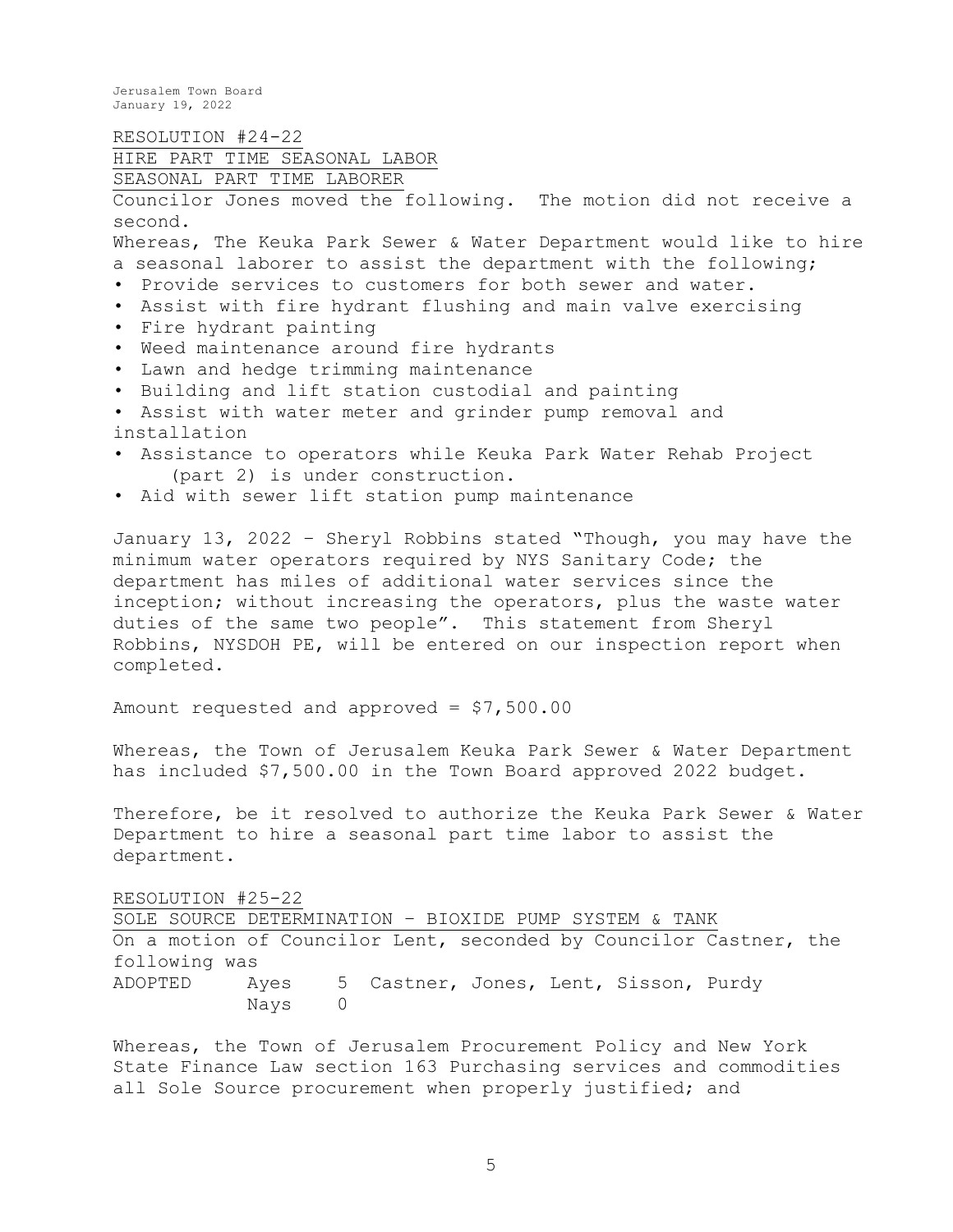Whereas, the Town of Jerusalem has previously purchased bioxide and bioxide pump systems and tanks for Keuka Park Sewer District #1 and  $#2$ .; and

Further, the Keuka Park Sewer Districts #1 and #2 have the Evoqua bioxide systems and tanks for odor control in the district.

Whereas, the Town of Jerusalem Keuka Park Sewer Department requires the bioxide inject direct to the sewer pressure lines for odor control and main maintenance.

Therefore, be it resolved that Evoqua Water Technologies be the sole source for the bioxide system and tanks for the sewer districts.

RESOLUTION #26-22

HOURLY RATE FOR CODE ENFORCEMENT OFFICER

On a motion of Councilor Castner, seconded by Councilor Purdy, the following was ADOPTED Ayes 5 Castner, Jones, Lent, Sisson, Purdy

Nays 0

Whereas William Gerhardt was provisionally appointed as Code Enforcement/Zoning Officer until completion of the required certification via Resolution #108-21; and

Whereas CEO Gerhardt satisfactorily completed said requirement on January 19, 2022; now therefore, be it

Resolved the CEO salary be increased to \$26.17/hour effective Monday, January 24, 2022.

RESOLUTION #27-22 EMPLOYEE HANDBOOK AMENDMENT – COMPENSATORY TIME On a motion of Councilor Purdy, seconded by Councilor Castner, the following was ADOPTED Ayes 4 Castner, Lent, Sisson, Purdy Nays 1 Jones

Whereas full-time employees receive ten vacation days following completion of two years of employment; and

Whereas full-time non-exempt employees have the option of receiving "compensatory time" in lieu of paid overtime with pre-authorization from the Department Head; and

Whereas the need to address issues with scheduling time-off has been identified; now, therefore, be it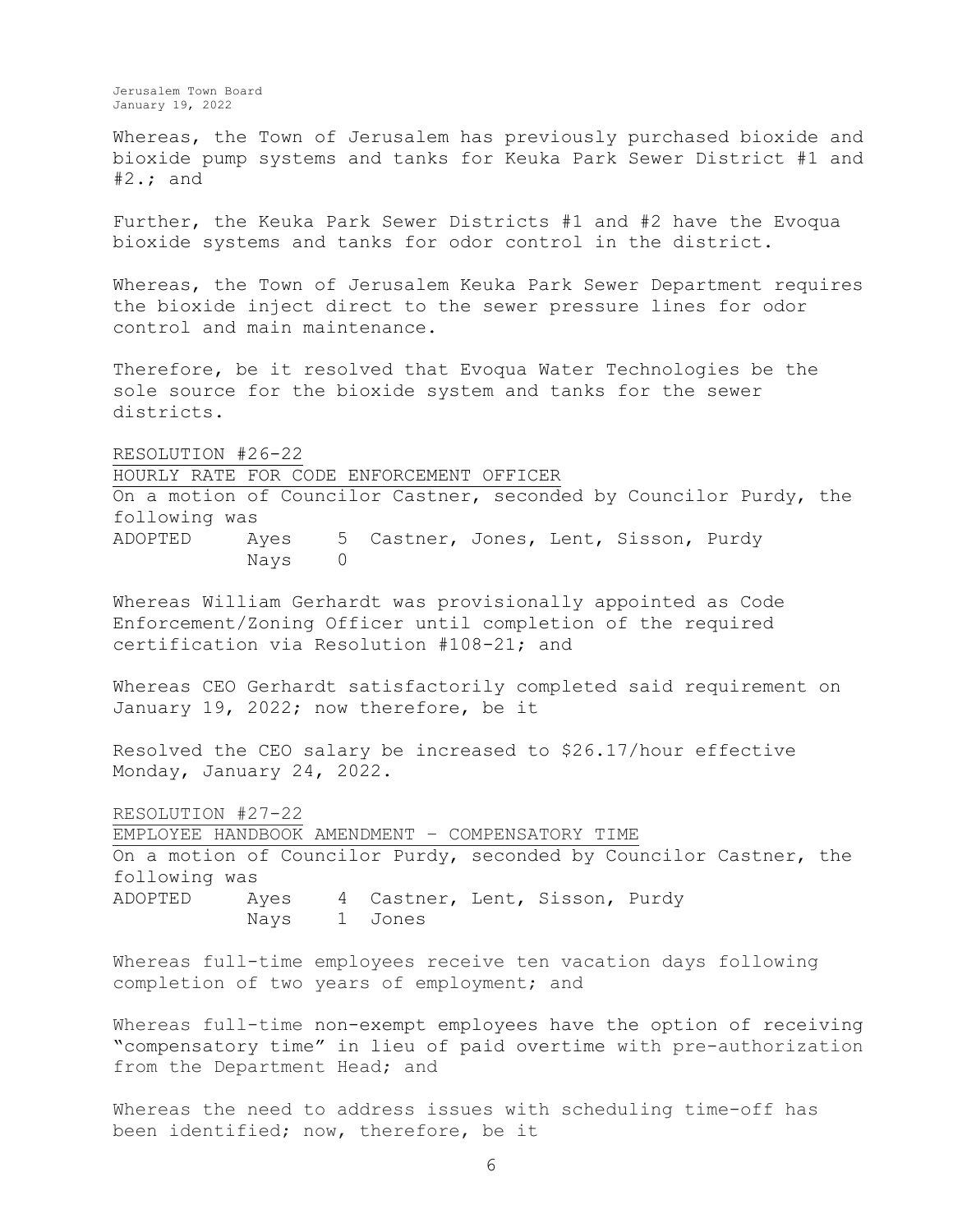Resolved Employee Handbook Section 702 Compensatory Time be amended to limit accumulating compensatory time for full-time non-exempt employees to their first two years of employment; and, be it further

Resolved pre-authorization from the Department Head be required.

RESOLUTION #28-22 EMPLOYEE HANDBOOK AMENDMENT – WORK WEEK SCHEDULE On a motion of Councilor Purdy, seconded by Councilor Jones, the following was ADOPTED Ayes 5 Castner, Jones, Lent, Sisson, Purdy Nays 0

Resolved the Employee Handbook 504 Time Records Procedures workweek for payroll purposes be amended to begin at 12:01 a.m. on Saturday and ends at 12:00 a.m. on the following Friday.

RESOLUTION #29-22

2021 YEAR END BUDGET MODIFICATIONS

On a motion of Councilor Purdy, seconded by Councilor Jones, the following was ADOPTED Ayes 5 Castner, Jones, Lent, Sisson, Purdy Nays 0

Resolved the 2021 Year End Budget modifications be approved as follows:

General A fund  $\overline{r_{rnm}}$ . 1990. 1-Contingent \$ 13,810.00

| $E$ $\perp$ $O$ iii. | TASO: 4-CONCINGENC & TA'OIA'OO     |            |
|----------------------|------------------------------------|------------|
| To:                  | 1010.1 Town Board PS               | .50<br>S   |
|                      | $1340.4$ - Budget                  | \$4,042.00 |
|                      | 1410.4 Town Clerk                  | .50<br>S   |
|                      | 1440.4 Engineer                    | \$6,455.00 |
|                      | 1620.4 Building                    | \$2,505.00 |
|                      | 5010.1 Highway Super. PS \$ 796.00 |            |
|                      | 8989.4- Other Home                 | \$11.00    |
|                      |                                    |            |

General B fund  $\overline{\text{From: } } 8020.4 - \text{Planning }$   $\overline{\text{S} 5.874.00}$ 

| $L$ $\perp$ $\cup$ $\ldots$ | $0020 \cdot 7$ requirement | Y J, U / T, U V |
|-----------------------------|----------------------------|-----------------|
| $\texttt{T}\circ\colon$     | 1340.4 Budget              | \$1,000.00      |
|                             | 4020.1 Registrar PS        | 1.00<br>S       |
|                             | 7140.4 Playgrounds/        |                 |
|                             | Recreation                 | \$500.00        |
|                             | 9010.8 Retirement          | \$4,373.00      |
|                             |                            |                 |
| -- 1 -                      |                            |                 |

Highway DB fund From:  $5110.4$ - General Repairs  $$ 1,155.00$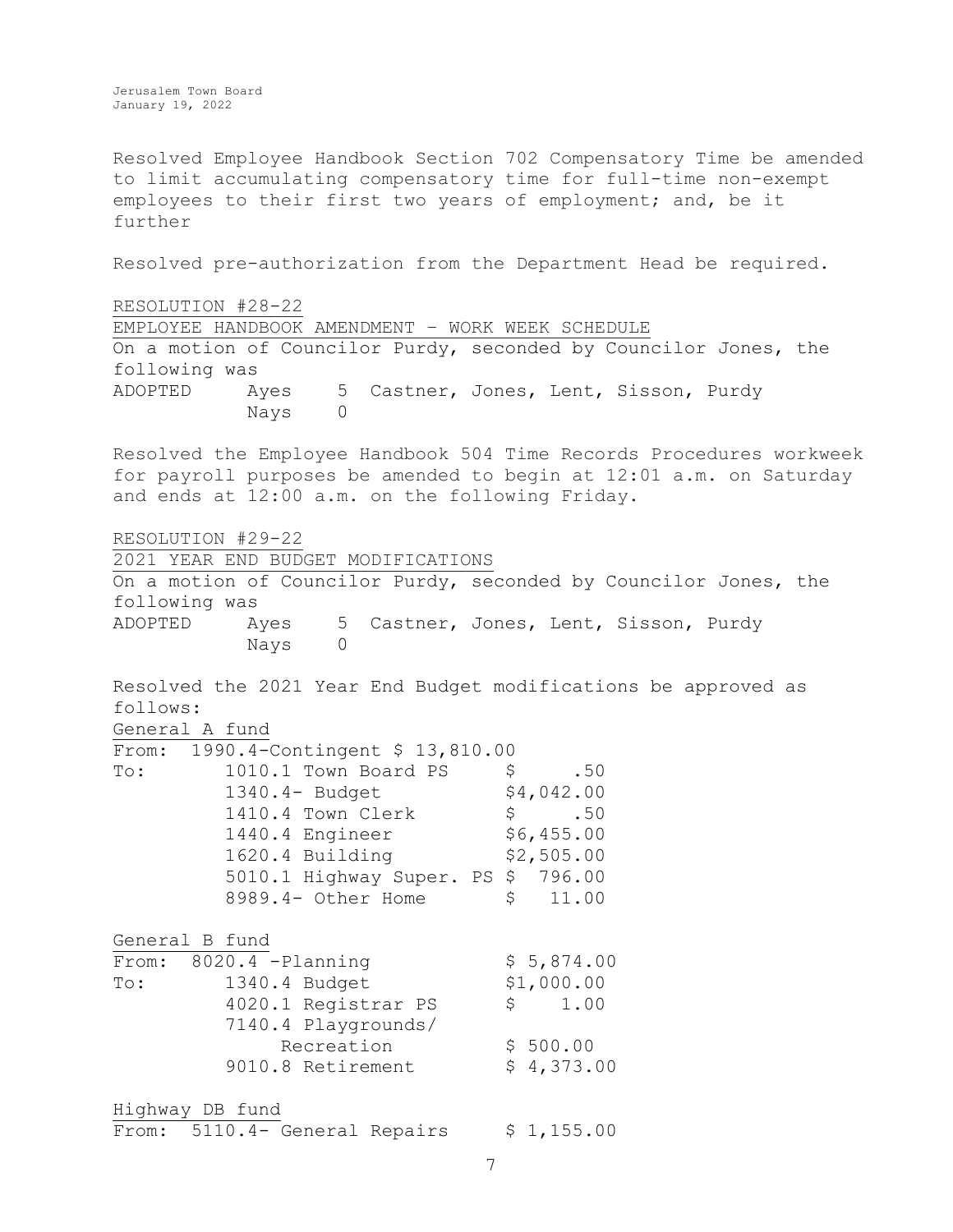To: 5140.4 Brush \$ 1,155.00 Water fund  $\overline{\text{From:}}$  1990.4- Contingent  $$ 400.00$ To: 8310.1 Administrative PS \$ 400.00 Sewer fund From: 1990.4 - Contingent \$ 1,471.00 To: 8120.1 Sanitary Sewer \$ 1,415.00 8110.1 Administration PS \$ 56.00 RESOLUTION #30-22 2021 BUDGET AMENDMENT - CHIPS On a motion of Councilor Jones, seconded by Councilor Castner, the following was ADOPTED Ayes 5 Castner, Jones, Lent, Sisson, Purdy Nays 0 Whereas, Highway Superintendent Hurd completed and filed paperwork to the NYS Department of Transportation as part of the Consolidated Highway Improvement Program, Extreme Winter, and Pave NY dated 10/13/21, 12/7/21 and 1/7/22, and Whereas, the total request for reimbursement is \$449,462.24; and Whereas, the Highway DB 2021 adopted budget designated \$256,495.00; and Whereas, paperwork submitted for reimbursement will result in an increase of \$192,967.24; NOW THEREFORE BE IT RESOLVED that the 2021 Highway DB budget be amended as follows Increase 3501 (State Aid/CHIPS) \$192,967.24 Increase 5112.4 (Permanent Improvement CE) \$192,967.24 RESOLUTION #31-22 FEMA CONSULTANT AGREEMENT On a motion of Councilor Purdy, seconded by Councilor Lent, the following was ADOPTED Ayes 5 Castner, Jones, Lent, Sisson, Purdy Nays 0 Whereas the Highway Department desires assistance to coordinate our ongoing disaster recovery activities associated from the Remnants of Tropical Storm Fred; now, therefore, be it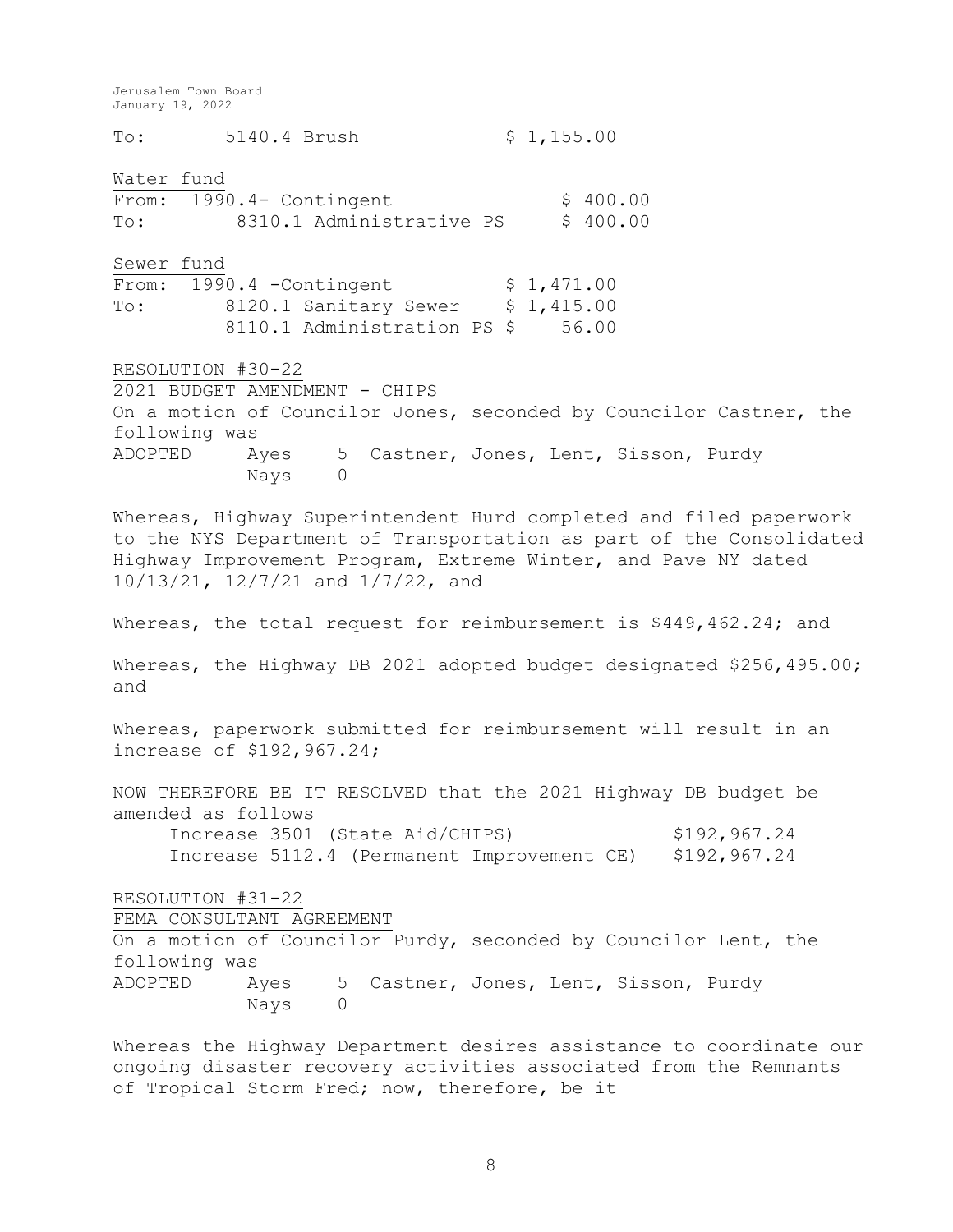Resolved the Supervisor be authorized to execute the Disaster Recovery Consulting Agreement with Meridian Strategic Services, Inc. to assist in the administration of funding granted through the Federal Emergency Management Agency's (FEMA) Public Assistance Grant Program and its All-Hazards Mitigation Program.

RESOLUTION #32-22 AMEND PROCUREMENT POLICY On a motion of Councilor Jones, seconded by Councilor Purdy, the following was ADOPTED Ayes 5 Castner, Jones, Lent, Sisson, Purdy Nays 0

Resolved the Procurement Policy be amended to establish the bid threshold for Public Works items at \$35,000 in accordance with General Municipal Law, Article 5-A Section 103.

#### PLANNING/ZONING BOARD TRAINING

A lengthy discussion ensued regarding Town Code Chapter 49 Training Requirements for Planning and Zoning Board members. Supervisor Sisson will send another email to the Board chairs to remind members of their mandated training requirement (4 hours annually).

### PUBLIC COMMENT

Legislator Doug Paddock presented the County report:

- Leslie Church was appointed Legislative Chair.
- Public safety communications project update.
- Seeking a land owner to serve on the Fish and Wildlife Board. Anyone interested can contact Legislator Dan Banach for more information.
- Court Security Officer approved.
- Outgoing Legislators were commended for their years of service.
- Grant application submitted for the broadband project.
- Planning for satellite Public Health Safety Building facility.

With there being no further business, on a motion of Councilor Lent, seconded by Councilor Purdy the meeting was adjourned at 7:43 P.M.

Sheila McMichael, Town Clerk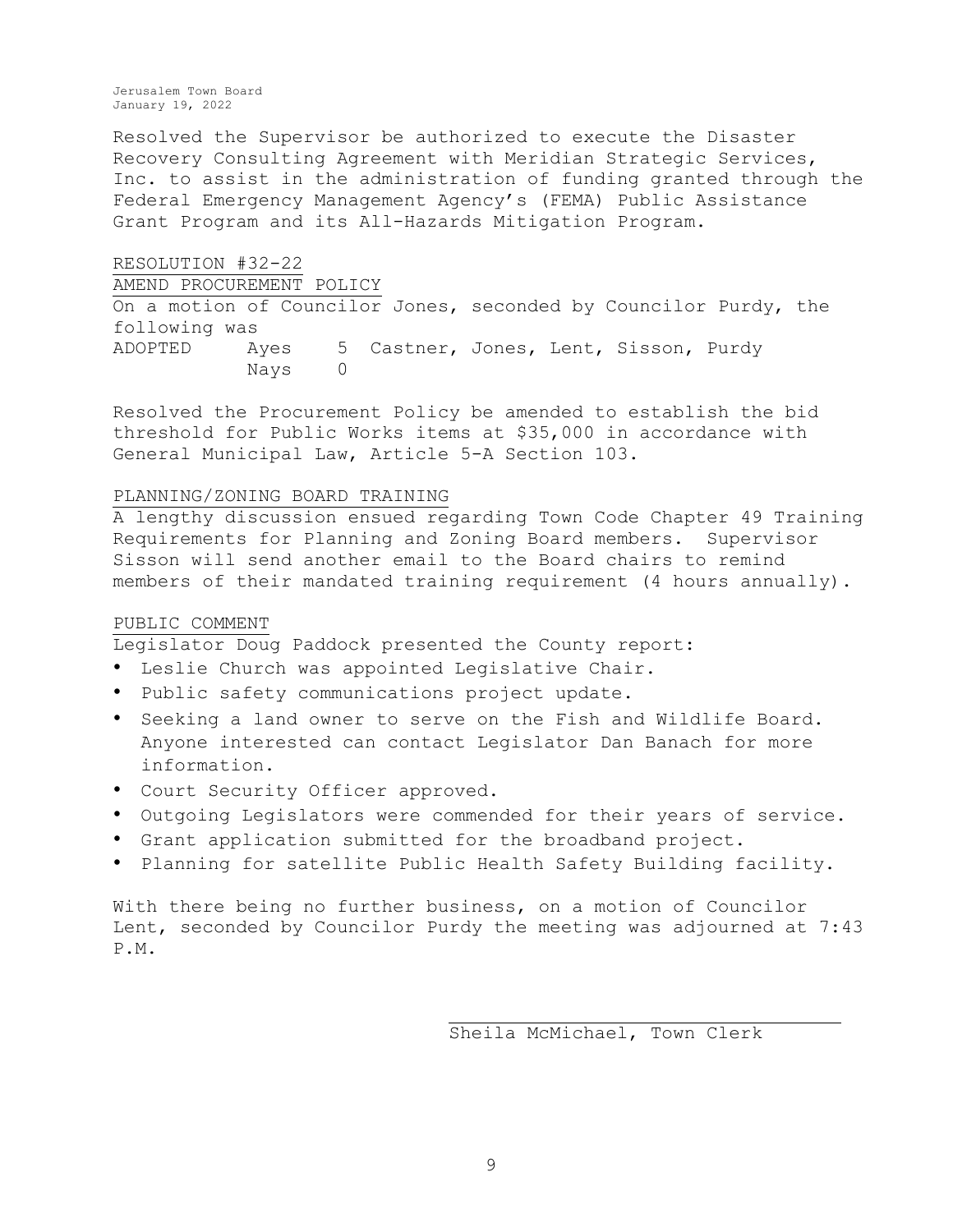## Exhibit 1 Local Law No. A of the year 2022

A Local Law to Amend Chapter 152 (Water) of the Code of the Town of Jerusalem

Be it enacted by the Town Board

Town of Jerusalem as follows:

Section 1. Purpose - The New York State Department of Health conducted their Water System Field Compliance Review and identified the need for the Town of Jerusalem to amend Chapter 152 (Water) to further define the responsibility of water users in violation of the New York Sanitary Code.

Section 2. Section 152-23 (Penalties for offenses) of Chapter 152 (Water) of the Code of the Town of Jerusalem is hereby repealed and a new Section 152-23 is inserted in its place to read as follows:

Section 152-23 Penalties for Offenses

A. The Town may discontinue water service to any premises if, in the sole determination of the head of the Town Water Department, any violation of this Chapter exists. Water service will not be restored until said violation(s) are corrected to the sole satisfaction of the Town Water Superintendent.

B. A violation of this article shall constitute a violation as defined in the Penal Law of the State of New York and shall be punishable by a fine of not exceeding \$250.

C. The Town reserves the right to enforce this article by a court injunction.

Section 3. If any clause, sentence, paragraph, section or part of this local law shall be adjudged by any court of competent jurisdiction to be invalid, such judgment shall not effect, impair or invalidate the remainder thereof, but shall be confined in its operation to the clause, sentence, paragraph, section or part thereof directly involved in the controversy in which such judgment shall have been ordered.

Section 4. This local law shall take effect upon both the filing with the Secretary of State.